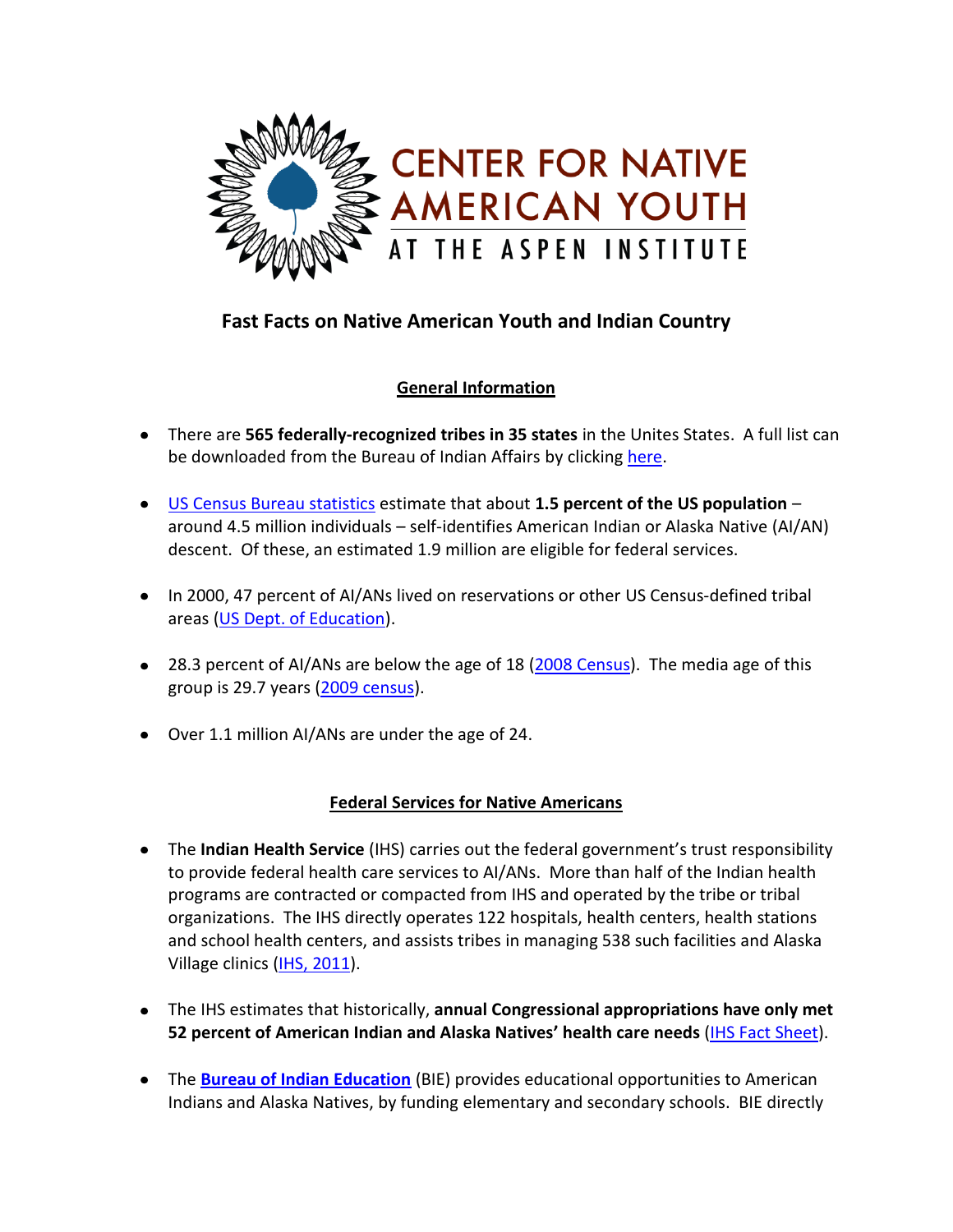operates 59 of these schools, while another 124 are operated by tribes under BIE contracts or grants. The schools are located on 64 reservations in 23 states, serving about 42,000 Indian students. The BIE also funds 26 tribal colleges and universities.

- As of 2006, there were only 2,380 Bureau of Indian Affairs and tribal uniformed officers to cover over 56 million acres of tribal lands [\(NCAI\)](http://www.ncai.org/Law-Enforcement-and-Tribal-Cou.34.0.html). The [Tribal Law and Order Act](http://www.tribaljusticeandsafety.gov/tloa.html) of 2010 set out to address this and many other related issues.
- As of 2002, out of tribes in the lower 48 United States, 60 percent had some form of judicial system, and 56 percent had a formal tribal court [\(Bureau of Justice Statistics\)](http://bjs.ojp.usdoj.gov/index.cfm?ty=tp&tid=29).

#### **Challenges in Indian Country**

As a result of historical trauma, chronically underfunded federal programs, and broken promises on the part of the US government, American Indians and Alaska Natives experience many health, educational and economic disparities compared to the general population.

- The **poverty rate** among AI/ANs in 2009 was 23.6% [\(2009 census\)](http://www.americanindianreport.com/wordpress/2010/11/national-american-indian-heritage-month-facts-figures-from-the-census-bureau/), and 32.4% of the under-18 AI/AN population lives in poverty (NCAI Policy Research Center).
- Average AI/AN household income is \$33,300, while the national average is \$46,200. According to the 2000 Census, Indians living in Indian Country have incomes less than half the national average (Duthu, N. Bruce. American Indians and the Law, New York: Penguin Group, 2008. Print. Page 118).
- 24.1 percent of AI/ANs lack health insurance coverage [\(2009 census data\)](http://www.americanindianreport.com/wordpress/2010/11/national-american-indian-heritage-month-facts-figures-from-the-census-bureau/) and rely solely on the Indian health system. This is one factor leading to major **health disparities** among the AI/AN population:
	- $\circ$  Alcoholism mortality rates are 514 percent higher than the general population.
	- $\circ$  Suicide rates are more than double, and Native teens experience the highest rate of suicide of any population group in the United States.
	- $\circ$  Diabetes incidence is 177 percent higher, with the highest rate of type 2 diabetes of any specific population in the U.S.
	- o Tuberculosis incidence is 500 percent higher.
- The national graduation rate for American Indian high school students was 49.3 percent for the 2003-4 school year, compared with 76.2 percent for white students. Just 13.3 percent of Native Americans have undergraduate degrees, versus 24.4 percent of the general population [\(NIEA\)](http://www.uteed.net/files/nieareport.pdf).